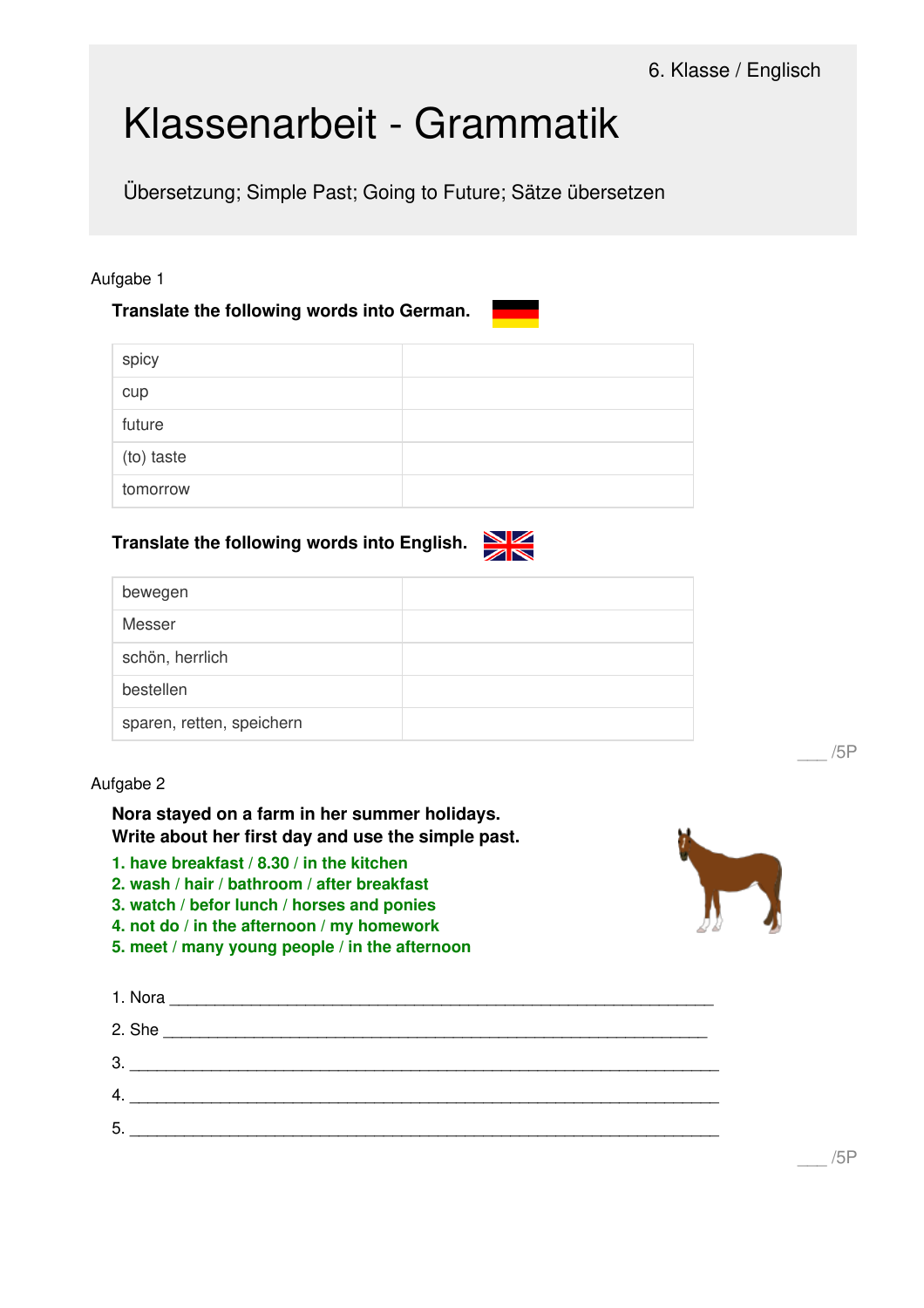**Make questions with going to.**

**Sarah and Noemi are talking about last year's holiday, and they're asking about this year's holiday. Write the questions with the same verb.**

| Example: Last year we bought a postcard. $\rightarrow$ What <u>are we going to buy</u> this year? |            |
|---------------------------------------------------------------------------------------------------|------------|
| 1. Last year we slept in a tent.                                                                  |            |
|                                                                                                   | this       |
| year?                                                                                             |            |
| 2. Last year we went to London.                                                                   |            |
|                                                                                                   | this year? |
| 3. Last year we ate a lot of fish.                                                                |            |
|                                                                                                   | this year? |
| 4. Last year we were away in July.                                                                |            |
|                                                                                                   | this year? |
| 5. Last year we stayed on a farm.                                                                 |            |
|                                                                                                   | this year? |
| 6. Last year Dad bought a new basketball.                                                         |            |
|                                                                                                   | this year? |
|                                                                                                   | /6P        |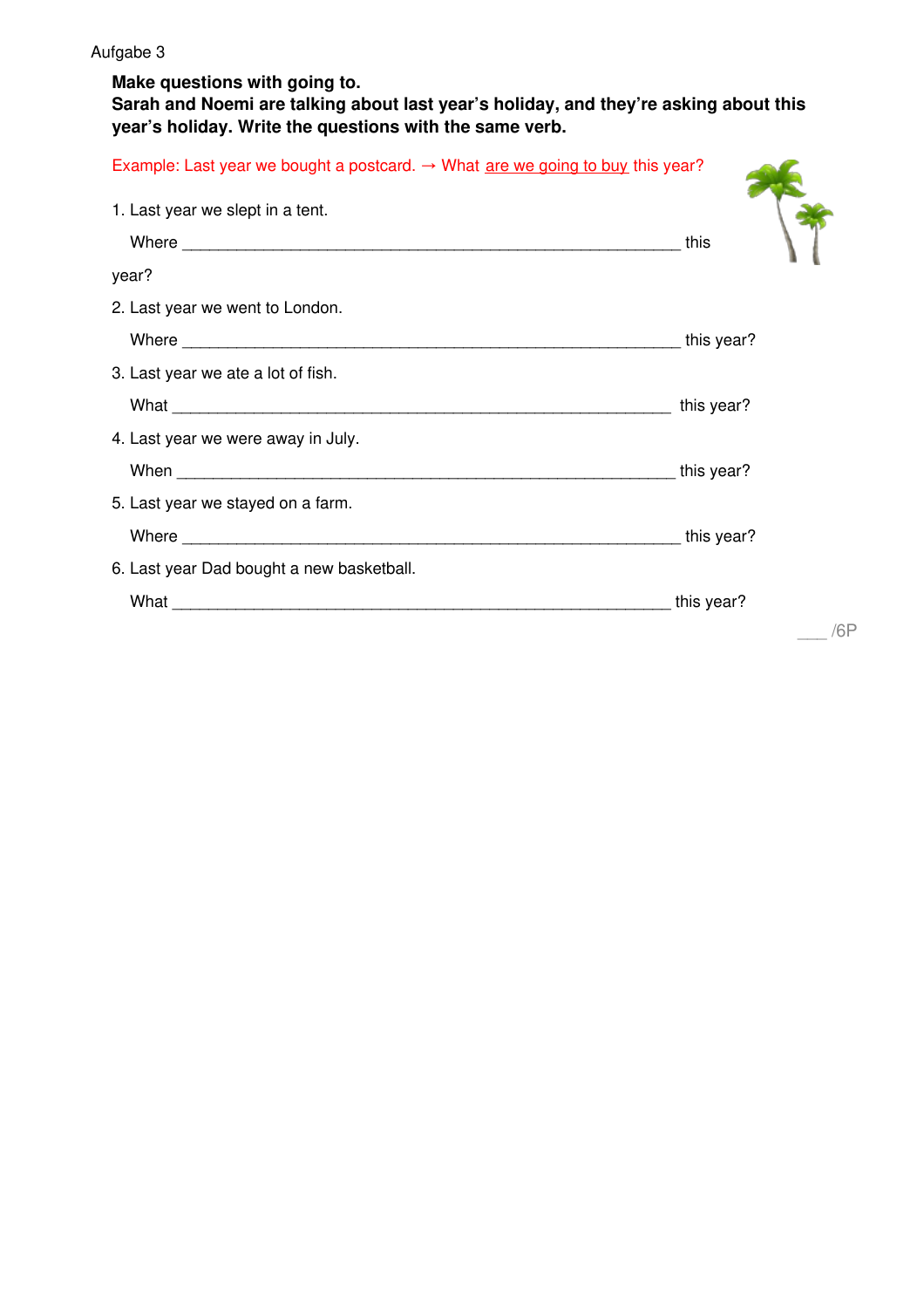# **Daniel is writing about his holiday last year. Put in the verbs in the simple past.**

|                                                                                       | Mum and I ____________________(be) in Dover for five days. We                                              |  |  |
|---------------------------------------------------------------------------------------|------------------------------------------------------------------------------------------------------------|--|--|
|                                                                                       | (stay) at a farm, with Mr and Mrs Drake. On our first day                                                  |  |  |
| John ________________________(show) me the farm - they _________________________      |                                                                                                            |  |  |
|                                                                                       | (have) 350 sheep, 8 cows and 6 pigs on the farm. I sometimes                                               |  |  |
|                                                                                       |                                                                                                            |  |  |
|                                                                                       | the eggs or ________________________(play) with the little lambs.                                          |  |  |
|                                                                                       | My special friend ______________________(be) Timmy. I __________________________                           |  |  |
|                                                                                       | (give) him his milk and he always _____________________(drink) it all. One day one                         |  |  |
|                                                                                       | of the mother sheep _____________________(be) in trouble, so Mrs Drake                                     |  |  |
|                                                                                       | (phone) Mr Brown, the vet. We all ____________________(wait) for him                                       |  |  |
| together. When he _______________________(come), he ____________________(examine) the |                                                                                                            |  |  |
|                                                                                       | sheep, but the lambs inside her _____________________(be) already dead. 'This sheep really                 |  |  |
|                                                                                       | needs a lamb,' _______________________ (say) said Mr Brown. Grandpa                                        |  |  |
|                                                                                       | Drake _______________________(know) a trick: 'John and Daniel, go and get Timmy',                          |  |  |
|                                                                                       | he ________________________(shout). So we __________________________(go) out,                              |  |  |
|                                                                                       |                                                                                                            |  |  |
|                                                                                       | shed. 'Be quiet, Timmy – let me put this sheepskin round you', ___________________(say)                    |  |  |
| Grandpa.                                                                              |                                                                                                            |  |  |
|                                                                                       | When the sheep ________________________ (see) saw her new lamb, she ________________________________       |  |  |
|                                                                                       | (like) him at once. When I ____________________________(wake up) the next morning, I                       |  |  |
|                                                                                       | (and to see Lenny and his continued by the shed. I contract the seed of the seed of the seed Lenny and his |  |  |
| new mother.                                                                           |                                                                                                            |  |  |

 $-$ /14P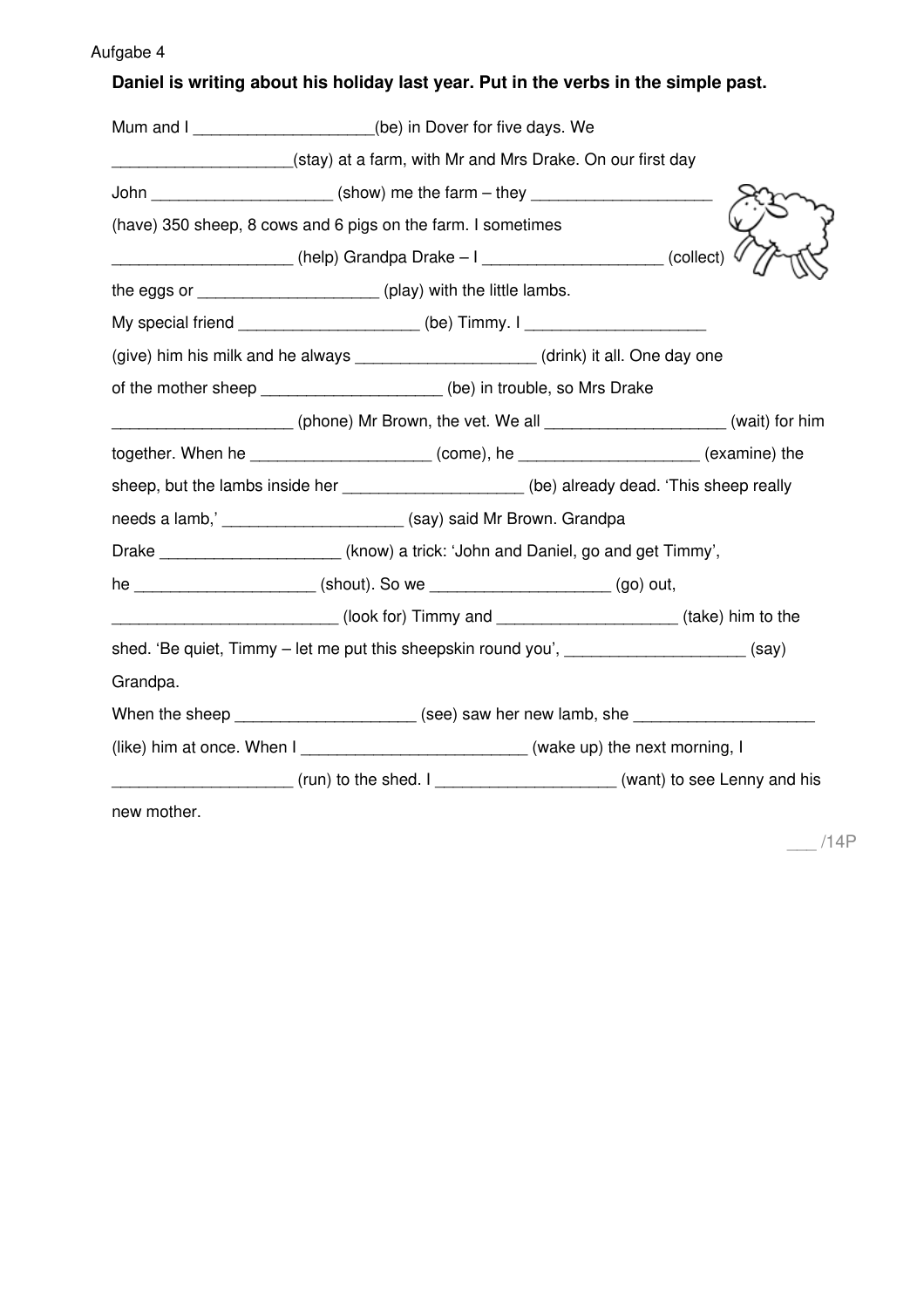#### **Translate the sentences into English.**

1. Der Großvater kommt jeden Tag zum Bauernhof.

|  | 2. Thomas hilft gerade einem armen Mann. |  |  |  |  |  |
|--|------------------------------------------|--|--|--|--|--|
|--|------------------------------------------|--|--|--|--|--|

3. Gestern fing der Sheriff einen Freund von John.

4. Letzte Woche kam Daniel nicht in den Wald.

#### Aufgabe 6

**Write about Claudias first day at her new house. Use the simple past.**

\_\_\_\_\_\_\_\_\_\_\_\_\_\_\_\_\_\_\_\_\_\_\_\_\_\_\_\_\_\_\_\_\_\_\_\_\_\_\_\_\_\_\_\_\_\_\_\_\_\_\_\_\_\_\_\_\_\_\_\_\_\_\_\_\_

\_\_\_\_\_\_\_\_\_\_\_\_\_\_\_\_\_\_\_\_\_\_\_\_\_\_\_\_\_\_\_\_\_\_\_\_\_\_\_\_\_\_\_\_\_\_\_\_\_\_\_\_\_\_\_\_\_\_\_\_\_\_\_\_\_

\_\_\_\_\_\_\_\_\_\_\_\_\_\_\_\_\_\_\_\_\_\_\_\_\_\_\_\_\_\_\_\_\_\_\_\_\_\_\_\_\_\_\_\_\_\_\_\_\_\_\_\_\_\_\_\_\_\_\_\_\_\_\_\_\_

\_\_\_\_\_\_\_\_\_\_\_\_\_\_\_\_\_\_\_\_\_\_\_\_\_\_\_\_\_\_\_\_\_\_\_\_\_\_\_\_\_\_\_\_\_\_\_\_\_\_\_\_\_\_\_\_\_\_\_\_\_\_\_\_\_

- **1. get up very early**
- **2. have breakfast at 7.30**
- **3. leave the house at 8 o'clock**
- **4. walk to Parker Street.**
- **5. see a van from Germany in front of the house**
- **6. some men go upstairs with fife big boxes**

 $1.$ 

- **7. take everything out**
- **8. give her dog a big hug**
- **9. sit down on her bed**
- **10. very tired but happy**



| 7. <u>_____________________________</u> |
|-----------------------------------------|
|                                         |
|                                         |
|                                         |

\_\_\_ /10P

\_\_\_ /4P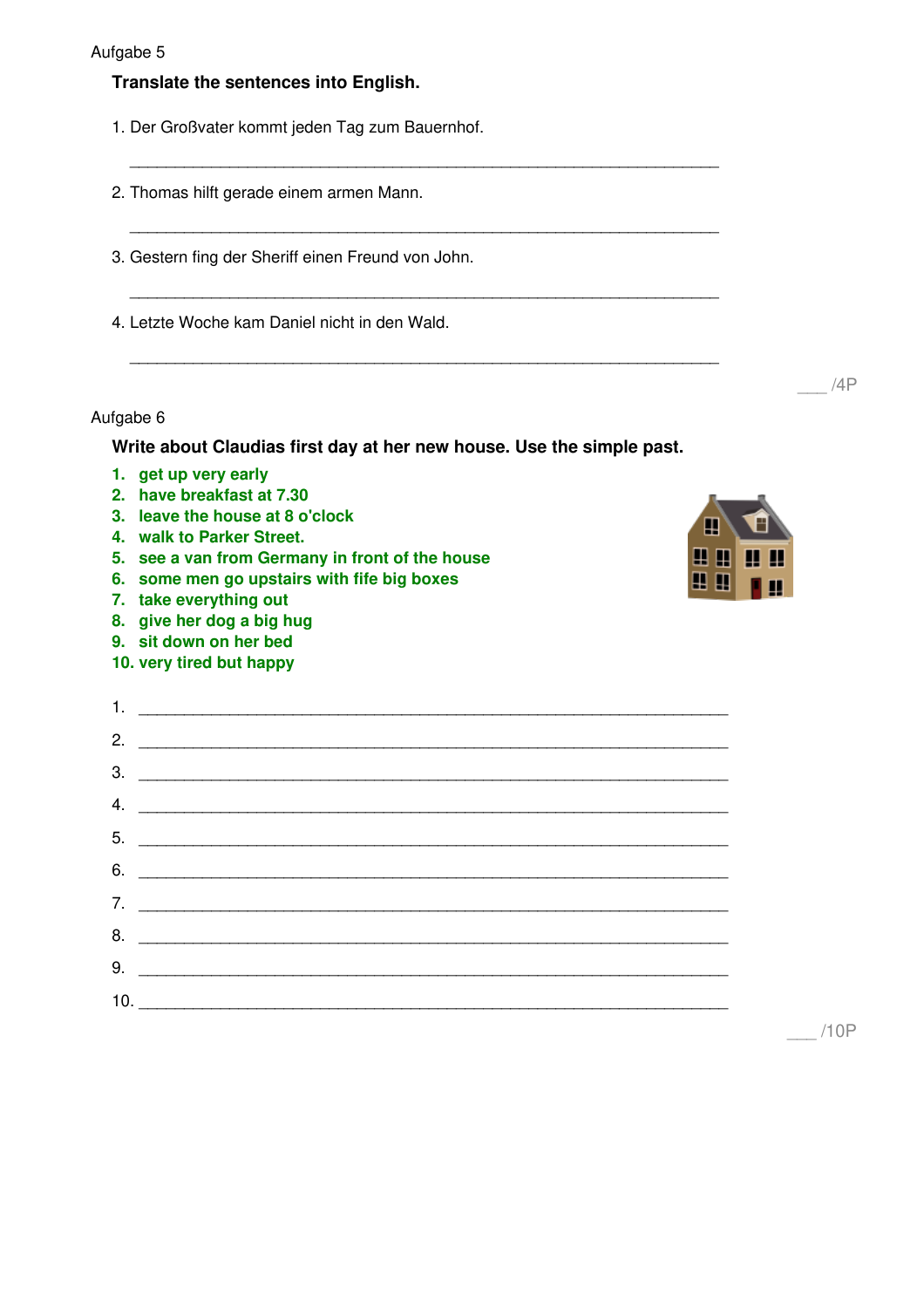# Lösung Klassenarbeit - Grammatik

Übersetzung; Simple Past; Going to Future; Sätze übersetzen

#### Aufgabe 1

## **Translate the following words into German.**

| and the state of the state of the state of the state of the state of the state of the state of the state of th                                                              |
|-----------------------------------------------------------------------------------------------------------------------------------------------------------------------------|
| $\mathcal{L}^{\text{max}}_{\text{max}}$ and $\mathcal{L}^{\text{max}}_{\text{max}}$ and $\mathcal{L}^{\text{max}}_{\text{max}}$ and $\mathcal{L}^{\text{max}}_{\text{max}}$ |
| $\mathcal{L}^{\text{max}}_{\text{max}}$ and $\mathcal{L}^{\text{max}}_{\text{max}}$ and $\mathcal{L}^{\text{max}}_{\text{max}}$ and $\mathcal{L}^{\text{max}}_{\text{max}}$ |
|                                                                                                                                                                             |

| spicy      | würzig, scharf |
|------------|----------------|
| cup        | <b>Tasse</b>   |
| future     | <b>Zukunft</b> |
| (to) taste | schmecken      |
| tomorrow   | morgen         |

## **Translate the following words into English.**



| bewegen                   | (to) move          |
|---------------------------|--------------------|
| Messer                    | knife, knives (pl) |
| schön, herrlich           | lovely             |
| bestellen                 | (to) order         |
| sparen, retten, speichern | (to) save          |

## Aufgabe 2

**Nora stayed on a farm in her summer holidays. Write about her first day and use the simple past.**

- **1. have breakfast / 8.30 / in the kitchen**
- **2. wash / hair / bathroom / after breakfast**
- **3. watch / befor lunch / horses and ponies**
- **4. not do / in the afternoon / my homework**
- **5. meet / many young people / in the afternoon**
- 1. Nora **had breakfast at 8.30 a clock in the kitchen.**
- 2. She **washed her hair in the bathroom after breakfast.**
- 3. **She watched to the horses and ponies before lunch.**
- 4. **She didn't do her homework in the afternoon.**
- 5. **She met many young people in the afternoon.**



\_\_\_ /5P

\_\_\_ /5P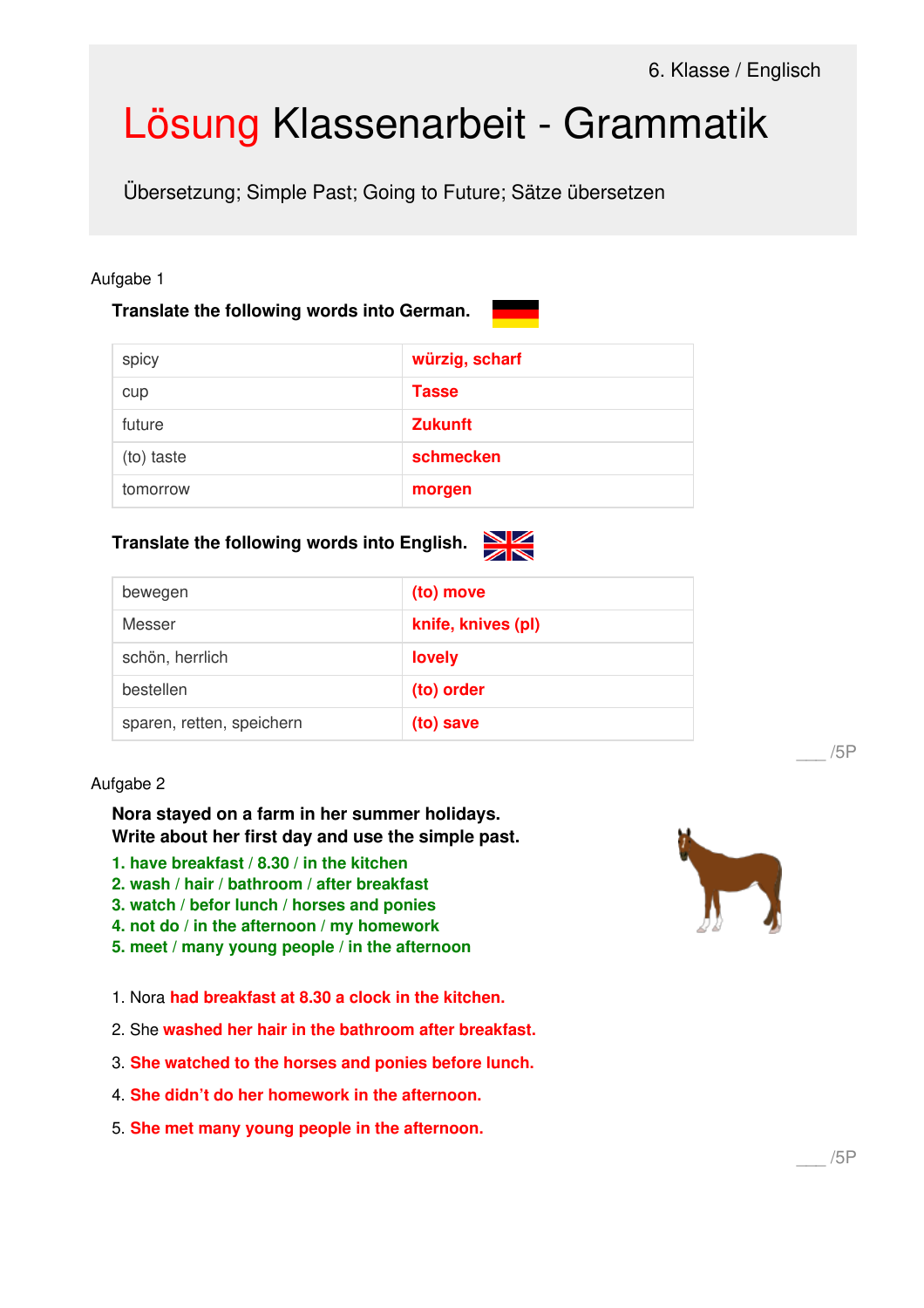**Make questions with going to.**

**Sarah and Noemi are talking about last year's holiday, and they're asking about this year's holiday. Write the questions with the same verb.**

Example: Last year we bought a postcard.  $\rightarrow$  What are we going to buy this year?

1. Last year we slept in a tent.

Where **are we going to sleep** this year?

2. Last year we went to London.

Where **are we going to go** this year?

3. Last year we ate a lot of fish.

What **are we going to eat** this year?

4. Last year we were away in July.

When **are we going be away** this year?

- 5. Last year we stayed on a farm. Where **are we going to stay** this year?
- 6. Last year Dad bought a new basketball. What **is he going to buy** this year?

#### Aufgabe 4

#### **Daniel is writing about his holiday last year. Put in the verbs in the simple past.**

Mum and I **were** (be) in Dover for five days. We **stayed**(stay) at a farm, with Mr and Mrs Drake. On our first day John **showed** (show) me the farm – they **had** (have) 350 sheep, 8 cows and 6 pigs on the farm. I sometimes **helped** (help) Grandpa Drake – I **collected** (collect) the eggs or **played** (play) with the little lambs. My special friend **was** (be) Timmy. I **gave** (give) him his milk and he always **drank** (drink) it all. One day one of the mother sheep **was** (be) in trouble, so Mrs Drake **phoned** (phone) Mr Brown, the vet. We all **waited** (wait) for him together. When he **came** (come), he **examined** (examine) the sheep, but the lambs inside her **were** (be) already dead. 'This sheep really needs a lamb,' **said** (say) said Mr Brown. Grandpa Drake **knew** (know) a trick: 'John and Daniel, go and get Timmy', he **shouted** (shout). So we **went** (go) out, **looked for** (look for) Timmy and **took** (take) him to the shed. 'Be quiet, Timmy – let me put this sheepskin round you', **said** (say) Grandpa.

When the sheep **saw** (see) saw her new lamb, she **liked** (like) him at once. When I **woke up** (wake up) the next morning, I **ran** (run) to the shed. I **wanted** (want) to see Lenny and his new mother.



\_\_\_ /6P